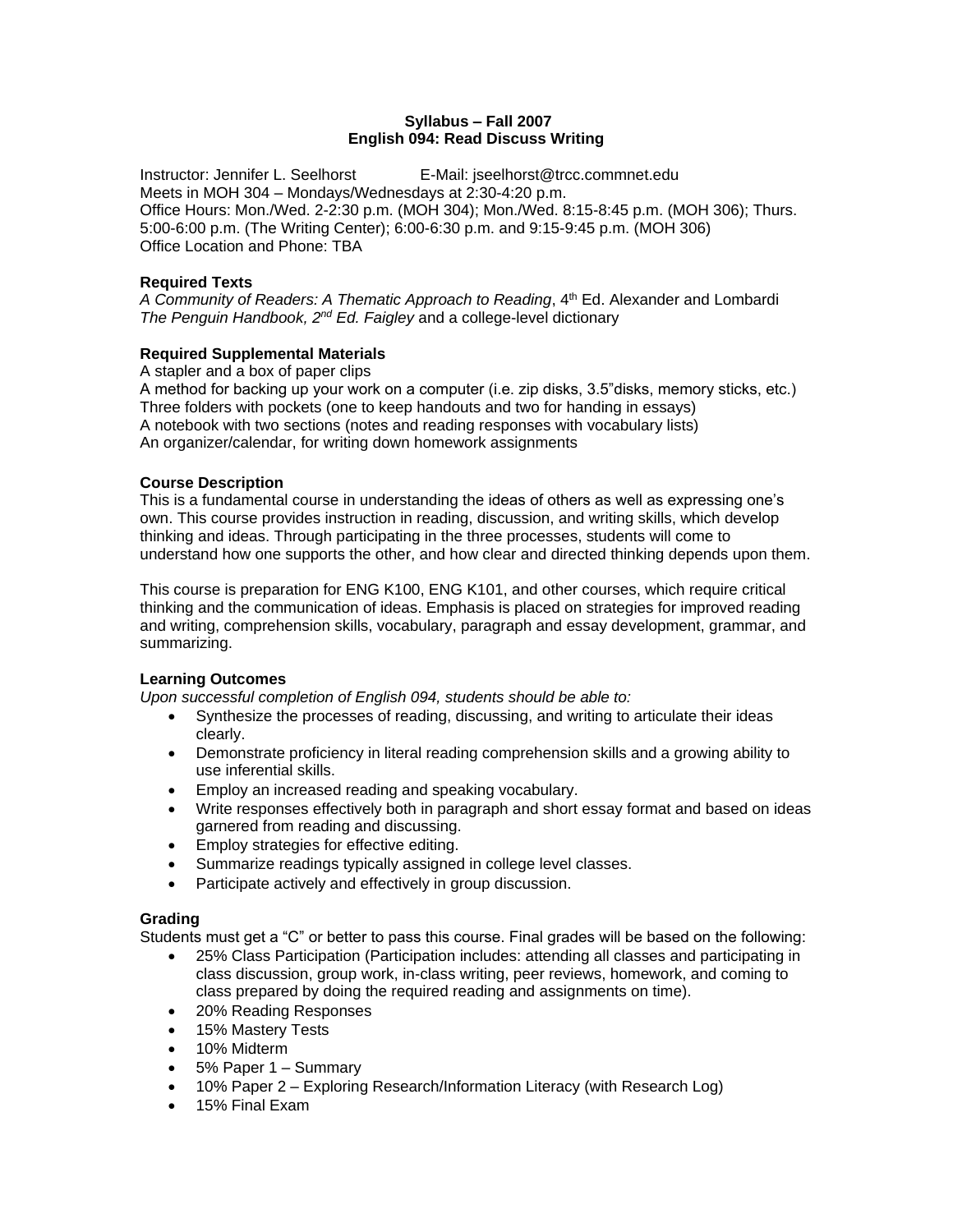## **Methods of Instruction**

In this class, you can expect to:

-Read every day.

-Write every day, in a variety of formats: responding to readings, doing pre-writing activities for essay drafting or revising formal papers.

-Spend class time in writing workshops, practicing various rhetorical strategies.

-Analyze the techniques and strategies of other people's writing.

-Look closely at your own strengths and challenges as a writer through individual conferences.

-Learn new stylistic options in a number of ways: through lecture, as well as by analysis of readings, your own writing, and writing done by your peers.

-Work in small groups to discuss your own and peers' writings.

### **Our Classroom**

Think of this class as a reading/writing workshop: A place where we meet to read/write, to talk about reading/writing, and to read one another's writing. I urge you to help me create a kind and encouraging environment, so that we may share ideas and learn from one another. We will be reading and discussing controversial topics, and I propose that we avoid debating issues and, instead, try to enter into points of view in order to understand them. "Debate" too frequently consolidates one in a previously held point-of-view, rather than opening up a receptiveness to new ideas and perspectives. Moreover, complex ideas generally have so many sides that an antagonistic approach to discussing them merely simplifies them out of their richness. This does not mean that we will always agree with one another, but we should try to disagree in ways that do not assume fixed and absolute positions. In addition, we shouldn't forget that thoughtful questions are as valuable as conclusive statements.

# **Attendance Policy**

- Students are expected to attend all classes. If a student misses classes it will reflect in a lower final grade, regardless of when these absences occur and the reason(s) for which they occur, including illness. After six absences, a student may not be able to successfully complete the course.
- This class begins on time, and I appreciate when students are ready to begin on time.
- If a student will be absent, late or have to leave early, she/he must tell me in advance. For every three times that a student arrives late or leaves early, it will count as an absence.
- It is the student's responsibility to find out and do the assignment for any missed class.
- Quizzes and tests cannot be made up unless previously arranged with me.

# **College Withdrawal Policy:**

A student who finds it necessary to discontinue a course once class has met must provide notice to the Registrar. Withdrawal forms are available at the Registrar's office in both the campuses and at the office at the Sub-base. Non punitive "W" grades are assigned to withdrawal requests. An instructor's signature is required after the deadline has passed. No withdrawals are permitted after the last class preceding the final exam. Students who do not obtain an official withdrawal, but simply stop attending classes, run the risk of receiving an "NC" grade for the course.

### **Weather Cancellations:**

Call (860) 866-0177 or go online to: [www.trcc.commnet.edu.](http://www.trcc.commnet.edu/) TV Channels 3 & 8. Radio Stations: WCTY, Q105, WICH, WNLC.

### **Late Work**

All assignments are due at the beginning of class. Work submitted later will receive a penalty of one full letter grade for each class period the assignment is late.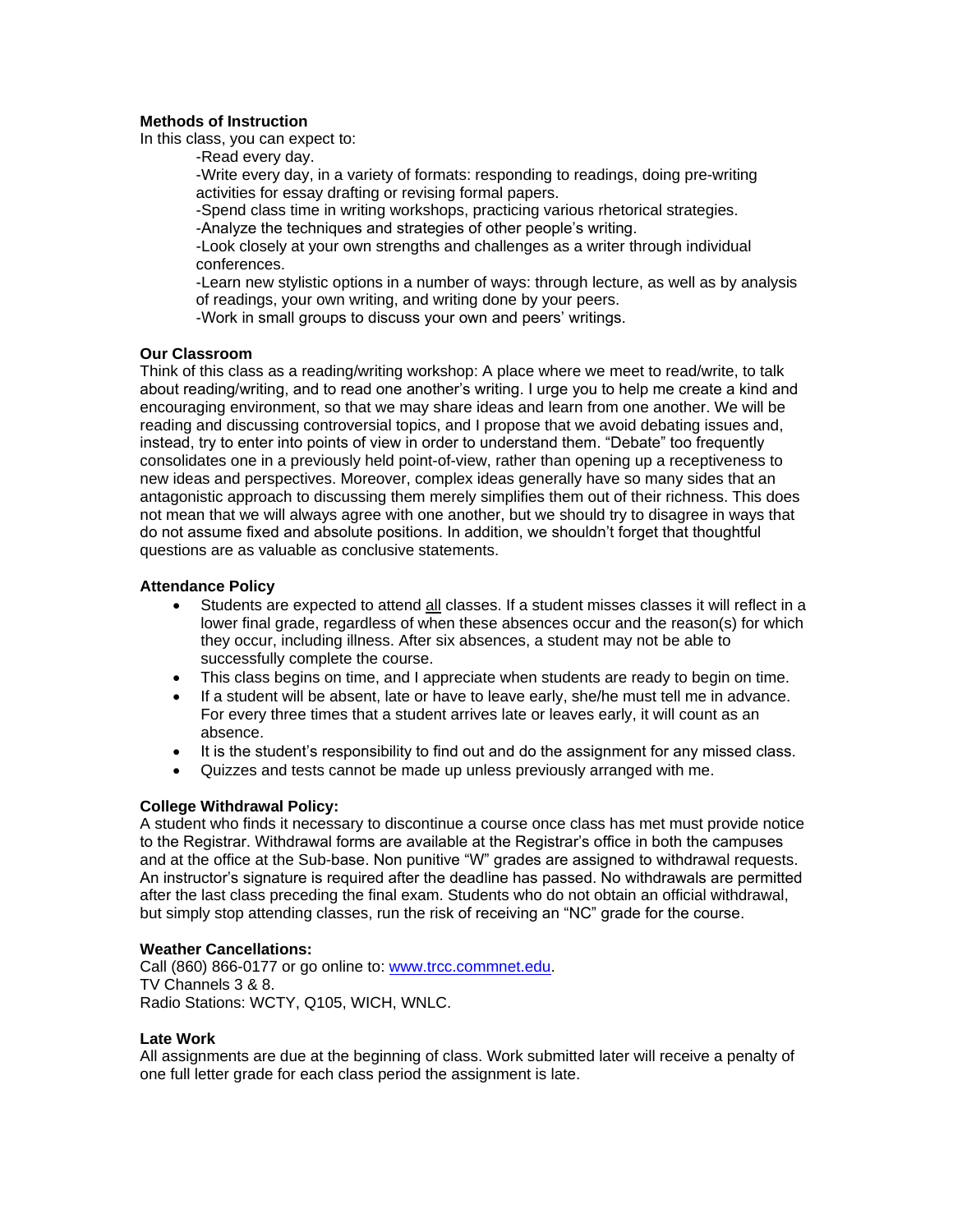#### **Academic Dishonesty/Plagiarism**

*All work submitted must be original.* Plagiarism is the unacknowledged use of another person's words or ideas in your writing. If you use any ideas, thoughts, writing, quotes, or even paraphrase some other writer's thinking, you must acknowledge that person. Whether conscious or unconscious, plagiarism is a serious academic offence. Any student who willfully presents another persons' work as his or her own will be subject to discipline. Penalties that may be imposed are failure for a particular assignment or course and/or dismissal from this course.

#### **Students with Disabilities**

To receive accommodations in class a student must make an appointment with the Learning Disability Specialists, Mr. Chris Scarborough (office in Mohegan library) or Judy Hilburger (office in the Registrar's office) who will justify the special modifications that are needed to facilitate learning for the student. I will be glad to speak with a student regarding this or any special medical needs.

#### **Course Guidelines and Grading Reading Responses**

There are eight chapters in your English 094 text, and this semester, we will cover each of them.

#### **Writing**

Writing assignments for this course will include two major papers. The papers will involve (1) summarizing an article that was written on a current social/political topic (2) honing your information literacy skills by keeping a detailed research log, which you will turn into an essay on your research exploration. Both papers will be typed in MLA format and will involve topic selection, prewriting, drafting, revision, and the production of a final copy. Specific information concerning format and guidelines for both papers will be distributed and discussed in class. In addition to the formal papers, reading responses, in-class writing, and exercises in style, grammar, and mechanics will be required.

#### **Note of Reading:**

Reading is an important means of communication. It helps one to think, write, and communicate better. Just as there are different skill levels in any sport, reading has different skill levels and achievement as well. This course will help you to understand the different kinds of reading, help you to appreciate the importance of improving your reading skills, and show you how to improve your reading. By working together, we can accomplish our goals.

### **Tutoring/Writing Center:**

They are eager to help so please call. Tutoring Academic Success Center (TASC) call (860) 892-5745. Writing Center call (860) 892-5773 or 892-5769 or e-mail [TRWritingcenter@trcc.commnet.edu](mailto:TRWritingcenter@trcc.commnet.edu)

### **Technology:**

Turn off your cell phone, pager, or other electronic equipment.

| Wednesday                                     | <b>Monday</b>                           |
|-----------------------------------------------|-----------------------------------------|
| 8/27 Course introduction and syllabus review/ | 9/1 Reading: A Community of Readers,    |
| In-class writing.                             | Introduction/ Welcome to A Community of |
|                                               | Readers, why is reading so important?   |
|                                               | pp.xxxiii-xxxv                          |
|                                               | Chapter 1                               |
|                                               | <b>Reading Response #1</b>              |
| 9/3 No class                                  | 9/8 Reading: A Community of Readers,    |
|                                               | Chapter 1                               |
|                                               | <b>Reading Response #2</b>              |

#### **Tentative Schedule**